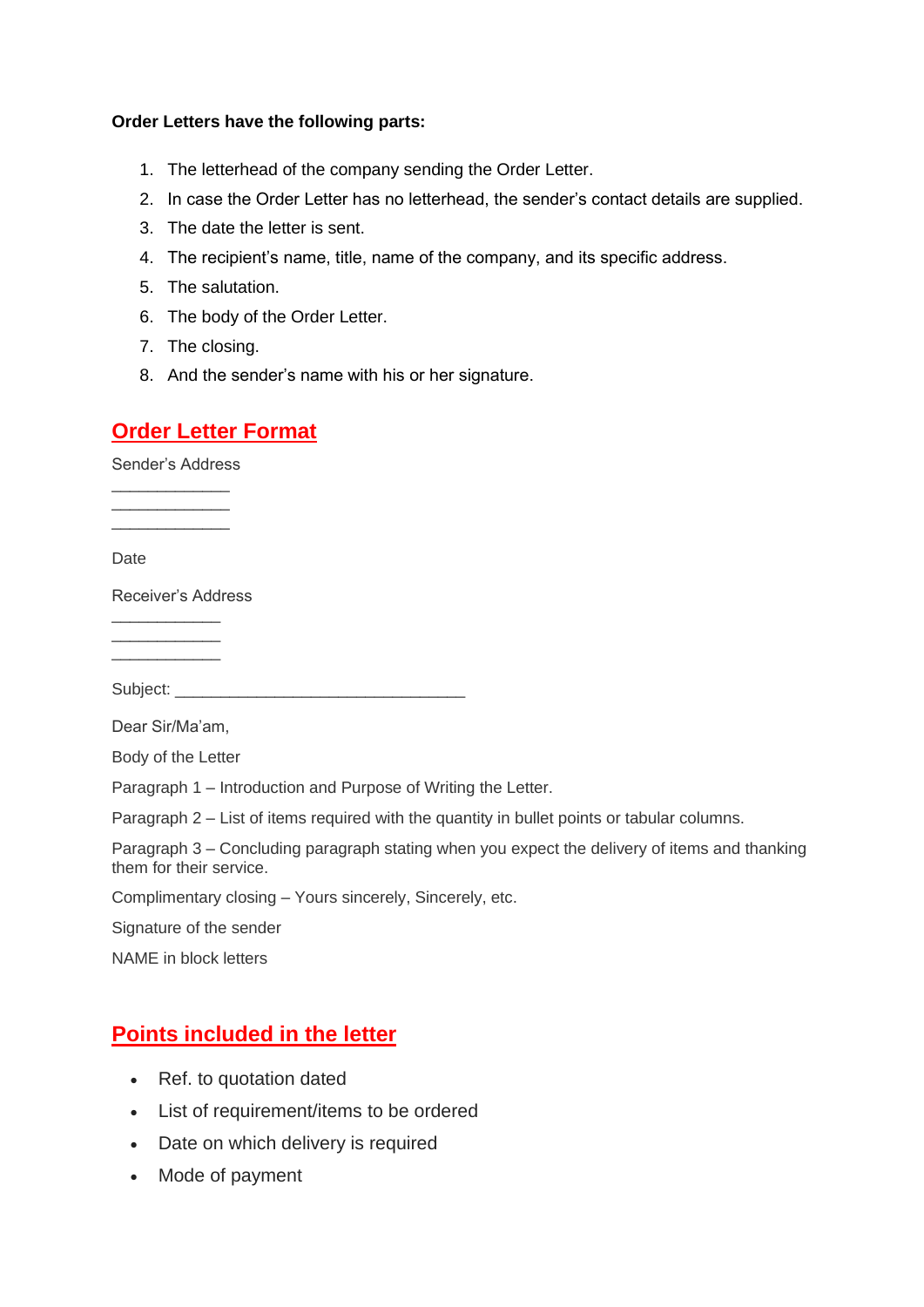• Items to be in good condition and as per requirement.

Yours faithfully Name **Designation** 

### **Sample 1 –**

**Question 1.**

**You are Sakshi/Saksham, Hostel Warden, Radha Krishna Public School, Vrindavan, Uttar Pradesh. Write a letter to the Sales Manager, Bharat Electronics and Domestic Appliances Ltd., New Delhi, placing an order for fans microwaves, ovens and geysers that you wish to purchase for the hostel. Also ask for discount permissible on the purchase.**

AA 4455 Uttar Pradesh XXXXX

18 May 20XX

The Sales Manager Bharat Electronics and Domestic Appliances Ltd. New Delhi 1100XX

Dear Sir

Subject: Placement of order for electronics We are happy to place the order for the following items. Kindly send the following items at the above. address through transport carefully.

| Name of the Items | No. of Items | <b>Brand</b>   |
|-------------------|--------------|----------------|
| Fans              | 50           | Bajaj          |
| Microwaves        | 25           | LG             |
| Ovens             | 30           | <b>Philips</b> |
| Geysers           | 25           | Nova           |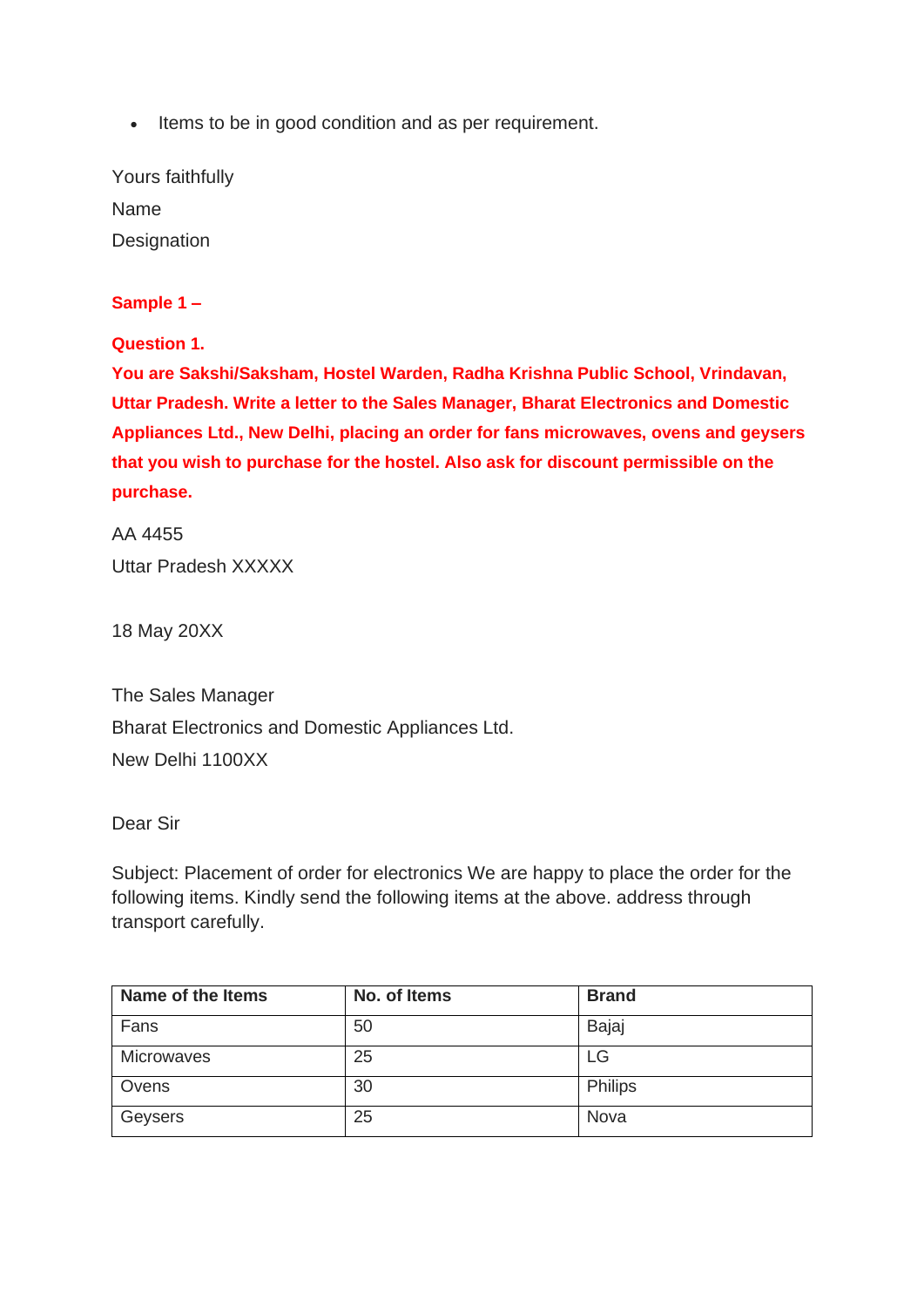All the items should be in good condition, well bound and packed properly. The items must be delivered by the end of the month of the issue of this letter. Any damage during transportation would be your responsibility. As in the past also, we have never been given any opportunity to complain and the goods have always reached as well on time, and in excellent condition as per our specifications. We do expect the same delivery this time as well. Kindly offer us a suitable discount as has been the practice all these years.

Yours faithfully Saksham

### **Sample 2 -**

**Write a letter to Delhi Sports, Daryaganj, New Delhi, placing an order for sports articles like footballs, cricket balls, Tennis balls and cricket bats to be supplied to your school. Sign as Ravi/Raveena, Sports Secretary.**

Bhajan pura New Delhi 1100XX 19 January 20XX The Manager Delhi Sports, Darya Ganj New Delhi 1100XX

Dear Sir

Subject: Placement of sports goods

This has reference to the quotation dated 19 December 20XX. Kindly send the following items at the above address.

| Name of the Items | No. of Items | <b>Brand</b> |
|-------------------|--------------|--------------|
| Football          | 10           | Sparton      |
|                   |              |              |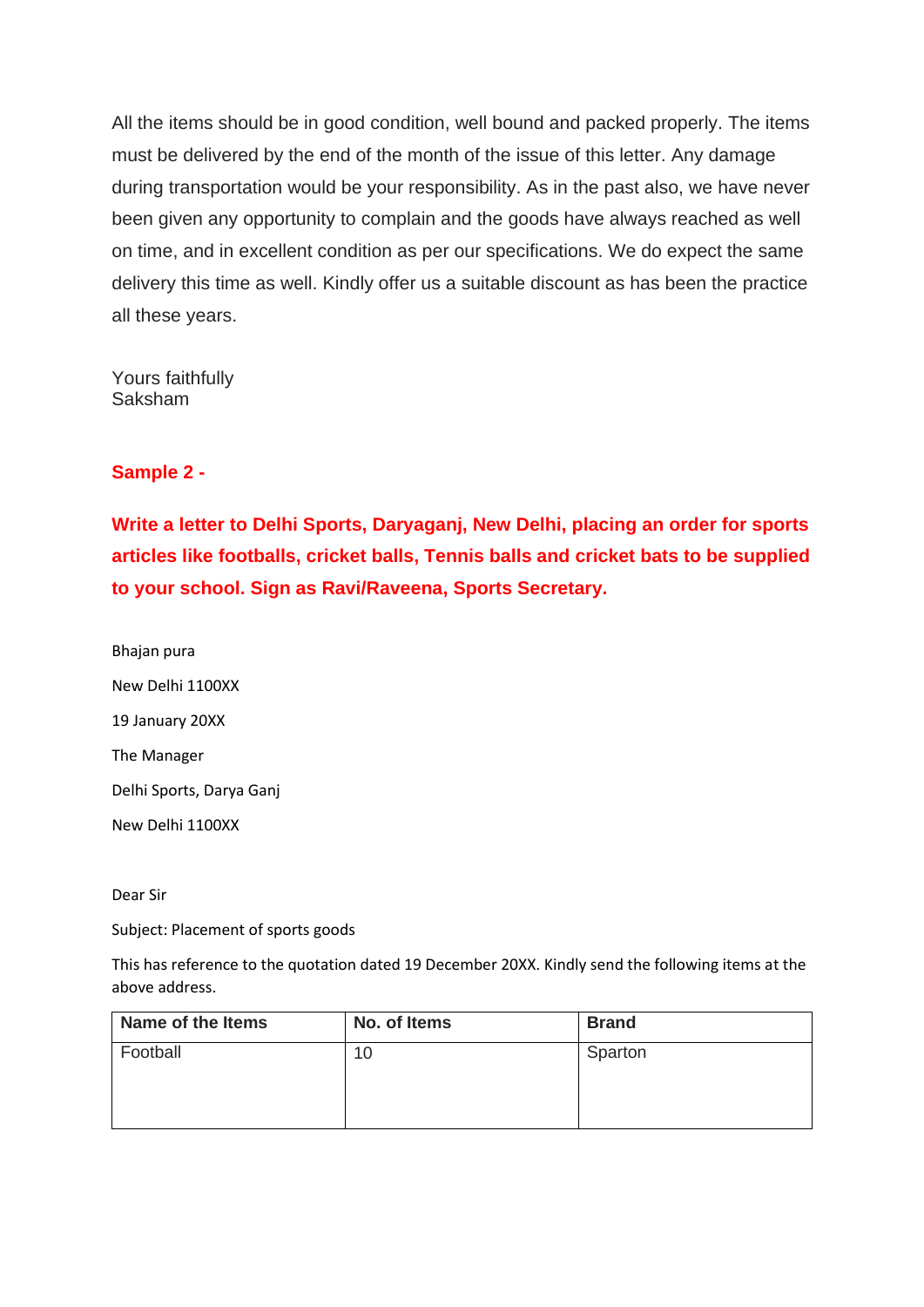| <b>Cricket balls</b> | 10 | Leather       |
|----------------------|----|---------------|
| Tennis balls         | 20 | Vicky (brand) |
| Cricket bats         | 10 | SS            |

All the items should be in good condition, well bound and packed properly and delivered within a week. The payment will be made by cash once the items reach us. Any damage during transportation would be your responsibility. Though in the past, you have never given us any opportunity to complain and – the goods have always reached us well on time, and in excellent condition as per our specifications, we do expect the same delivery this time as well.

Yours faithfully

Raveena

(Secretary)

**Sample 3** 

**You are Ganesh/Raja, The Sports Secretary of your school. Write a letter to the Manager M/s Khanna & Sons, New Delhi, a leading firm in sports goods. Request the company to supply trade catalogues at the earliest.**

Don Bosco School Kanpur 10 July 20XX The Manager M/s Khanna & Sons C–55, Greater Kailash New Delhi

Dear Sir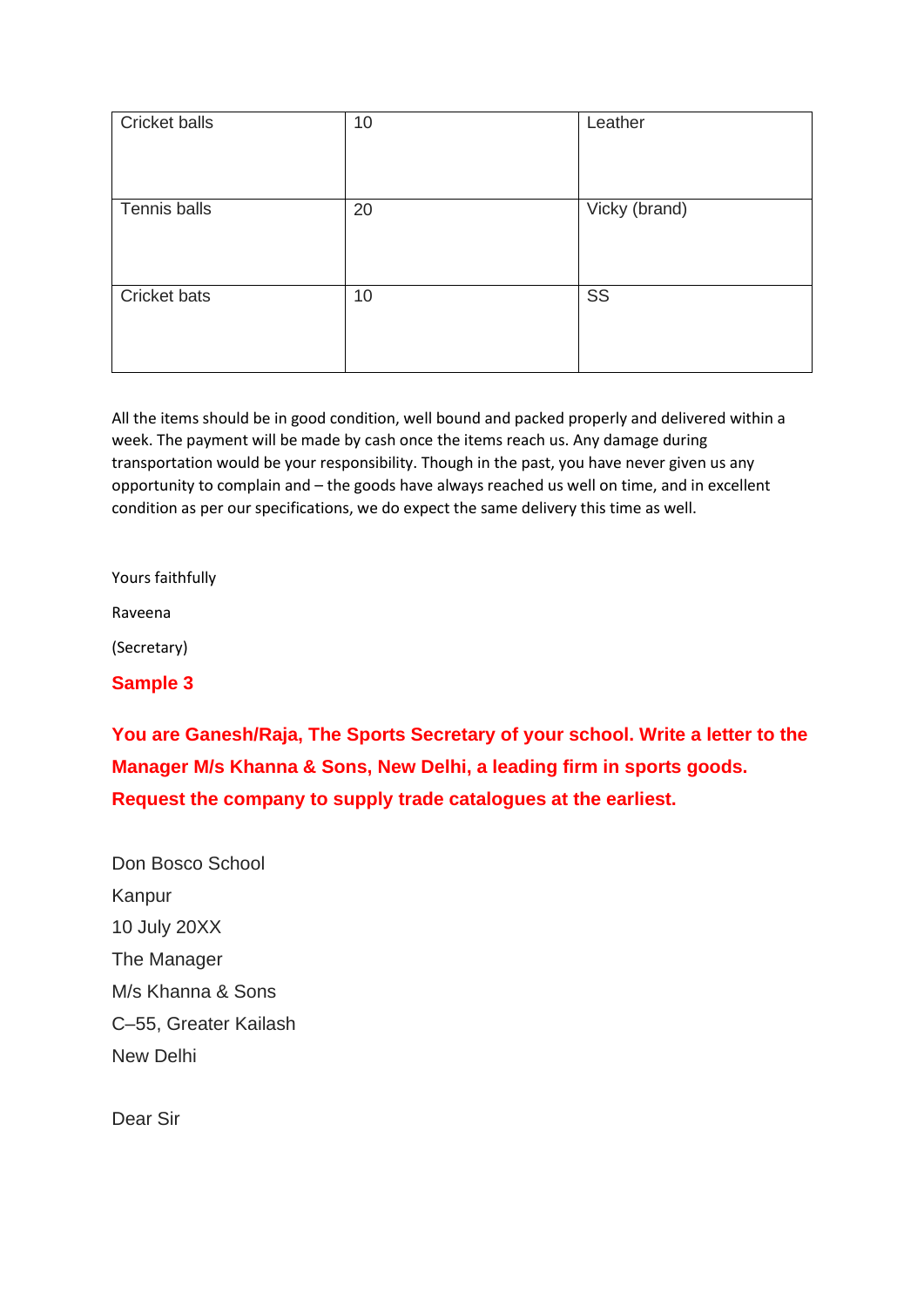Subject: Trade Catalogue for Sports Goods.

We intend to buy sports material in bulk quantity for the Annual sports Day of our school, which is going to be held early next month. The date of the foundation day also coincides with our Annual Sports Day.

We are interested in hockey sticks and balls, goalkeeper's full kit, cricket bats and balls, footballs and volleyballs, table tennis racquets, etc.

Kindly send us the latest catalogue together with quotation for the above mentioned items. Kindly let us know the term of payment. Hope to receive the catalogue at the earliest for us to place the order for the sports goods well in advance.

Yours faithfully Ganesh (Sports Secretary)

### **Sample 4**

**You are Rohan/Mohan Proprietor of M/S ABC surgicals, Naraina, New Delhi. Place an order for surgical instruments that you wish to purchase for your firm. Write a letter to the Manager, M/S GTB Surgicals & CO., Preet Vihar to send items with discounts**

M/S ABC Surgicals Naraina New Delhi 14 July 20XX The Manager M/S GTB Surgical & Co Preet Vihar New Delhi

Dear Sir

Subject: Placing an order for surgical instruments.